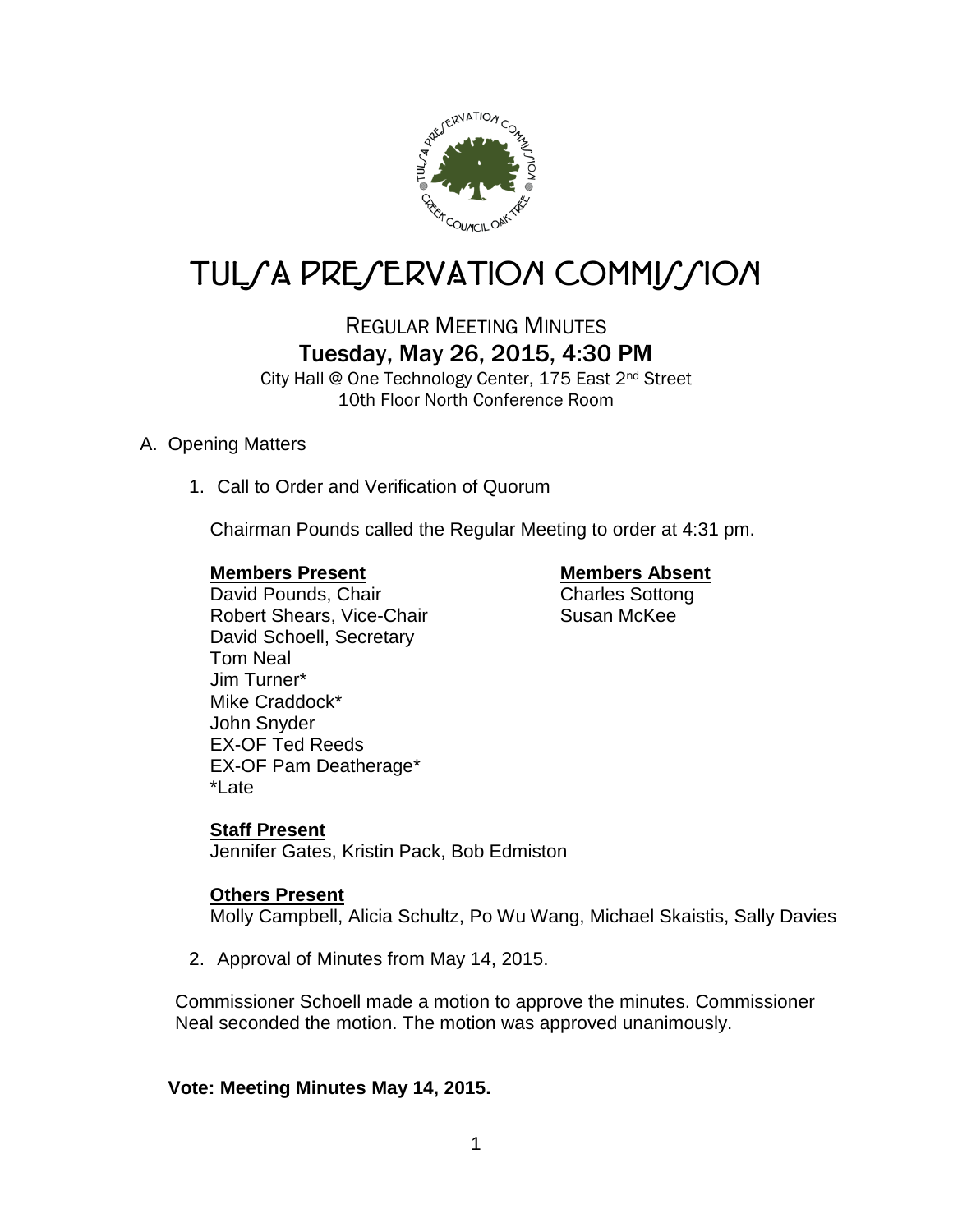**In Favor Opposed Abstaining Not Present**

- 
- 3. Neal
- 4. Snyder
	- 4. Disclosure of Conflicts of Interest None.
- B. Actionable Items
	- 1. **COA-15-16 / 1145 E. 16th St.** (N. Maple Ridge) Applicant: Molly Campbell

*COA Subcommittee Review Date: None*

Request:

1. Replace non-original window with aluminum-clad exterior, wood interior window submitted

Staff presented the application to the Commission and the applicant, Molly Campbell, was present at the meeting. The applicant stated for the new design, she applied the Commission's suggestions and widened the exterior windows and removed the transom over the center window, and the materials changed from vinyl to aluminum-clad exterior.

Commissioner Turner made a motion to approve the request. Commissioner Turner seconded the motion. The motion was approved unanimously. Guidelines cited: A.4.1, A.4.3, A.4.5.

# **Vote: 1145 E. 16th St. (N. Maple Ridge)**

| In Favor |                                                                                 | Opposed | <b>Abstaining</b>                          | <b>Not Present</b> |  |  |
|----------|---------------------------------------------------------------------------------|---------|--------------------------------------------|--------------------|--|--|
|          | 1. Pounds                                                                       |         |                                            | McKee              |  |  |
|          | 2. Shears                                                                       |         |                                            | Sottong            |  |  |
|          | 3. Schoell                                                                      |         |                                            |                    |  |  |
|          | 4. Craddock                                                                     |         |                                            |                    |  |  |
|          | 5. Neal                                                                         |         |                                            |                    |  |  |
|          | 6. Snyder                                                                       |         |                                            |                    |  |  |
|          | 7. Turner                                                                       |         |                                            |                    |  |  |
|          | 2. COA-15-08 / 1316 E. 19th St. (Swan Lake)<br><b>Applicant: Alicia Schultz</b> |         |                                            |                    |  |  |
|          |                                                                                 |         |                                            |                    |  |  |
|          |                                                                                 |         | COA Subcommittee Review Date: May 12, 2015 |                    |  |  |
|          | Request:                                                                        |         |                                            |                    |  |  |

1. Replace plywood siding on sunroom addition with wood lap siding to match original house siding

2

1. Pounds Shears Turner 2. Schoell **Craddock**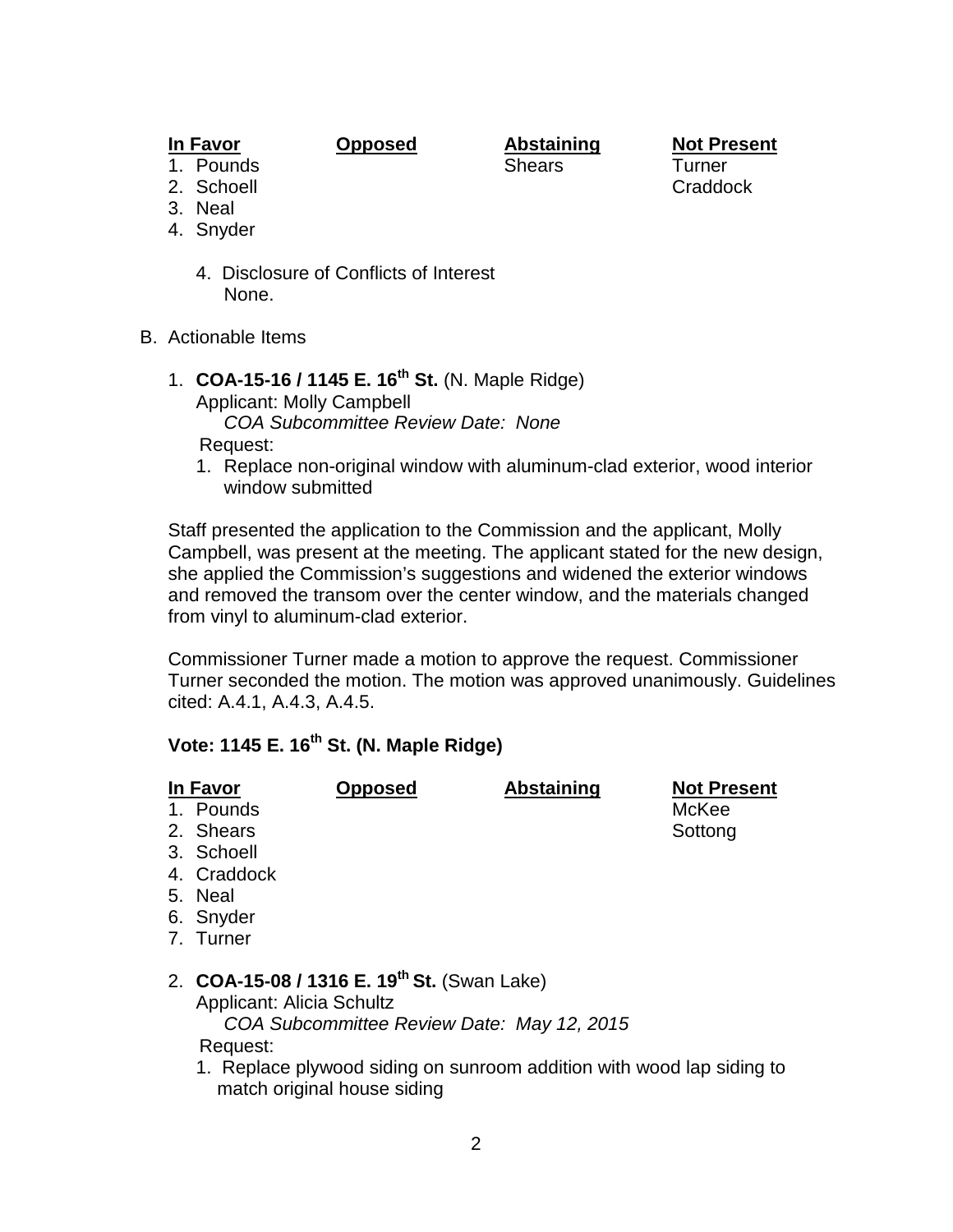2. Replace storm windows on sunroom addition with vinyl, six-over-one, simulated divided light windows with matching wood trim to matching original wood trim.

Staff presented the application to the Commission and the applicant, Alicia Schultz, was present at the meeting. The applicant presented a sample of the vinyl window and stated the window will feature simulated divided light. Commissioner Neal presented the COA Subcommittee report and stated the existing sunroom was not a good representation of the building, and this request is an improvement. The COA Subcommittee expressed concern over matching the wood trim on the new windows to the existing trim on the building. The applicant stated she will match the trim.

Commissioner Turner made a motion to approve the request. Commissioner Schoell seconded the motion. The motion was approved unanimously. Guidelines cited: A.2.3, A.4.3, A.4.5.

# **Vote: 1316 E. 19th St. (Swan Lake)**

# **In Favor Opposed Abstaining Not Present**

- 1. Pounds and the contract of the contract of the McKee
- 2. Shears Sottong and Sottong Sottong Sottong Sottong Sottong Sottong Sottong Sottong Sottong Sottong Sottong Sottong Sottong Sottong Sottong Sottong Sottong Sottong Sottong Sottong Sottong Sottong Sottong Sottong Sottong
- 3. Schoell
- 4. Craddock
- 5. Neal
- 6. Snyder
- 7. Turner

# 3. **COA-15-22 / 2119 E. 17th Pl.** (Yorktown)

Applicant: Michael Skaistis for Robert Jackson, Jr. *COA Subcommittee Review Date: May 12, 2015* Request:

1. Construct rear addition with proposed windows featuring simulated divided light to match the existing windows, matching window trim, and smooth lap siding according to drawings submitted.

Staff presented the application to the Commission and the applicant's representative, Mike Skaistis, was present at the meeting. Mr. Skaistis stated he did not have anything further to comment and would be happy to answer questions. Commissioner Neal presented the COA Subcommittee report. The COA Subcommittee expressed concern over the attic vent, but the applicant has removed it, and requested the applicant use smooth lap siding instead of textured siding. Commissioner Turner asked the applicant why the addition's roof had a higher elevation. The applicant stated the elevation is higher on the east side due the landscape slope.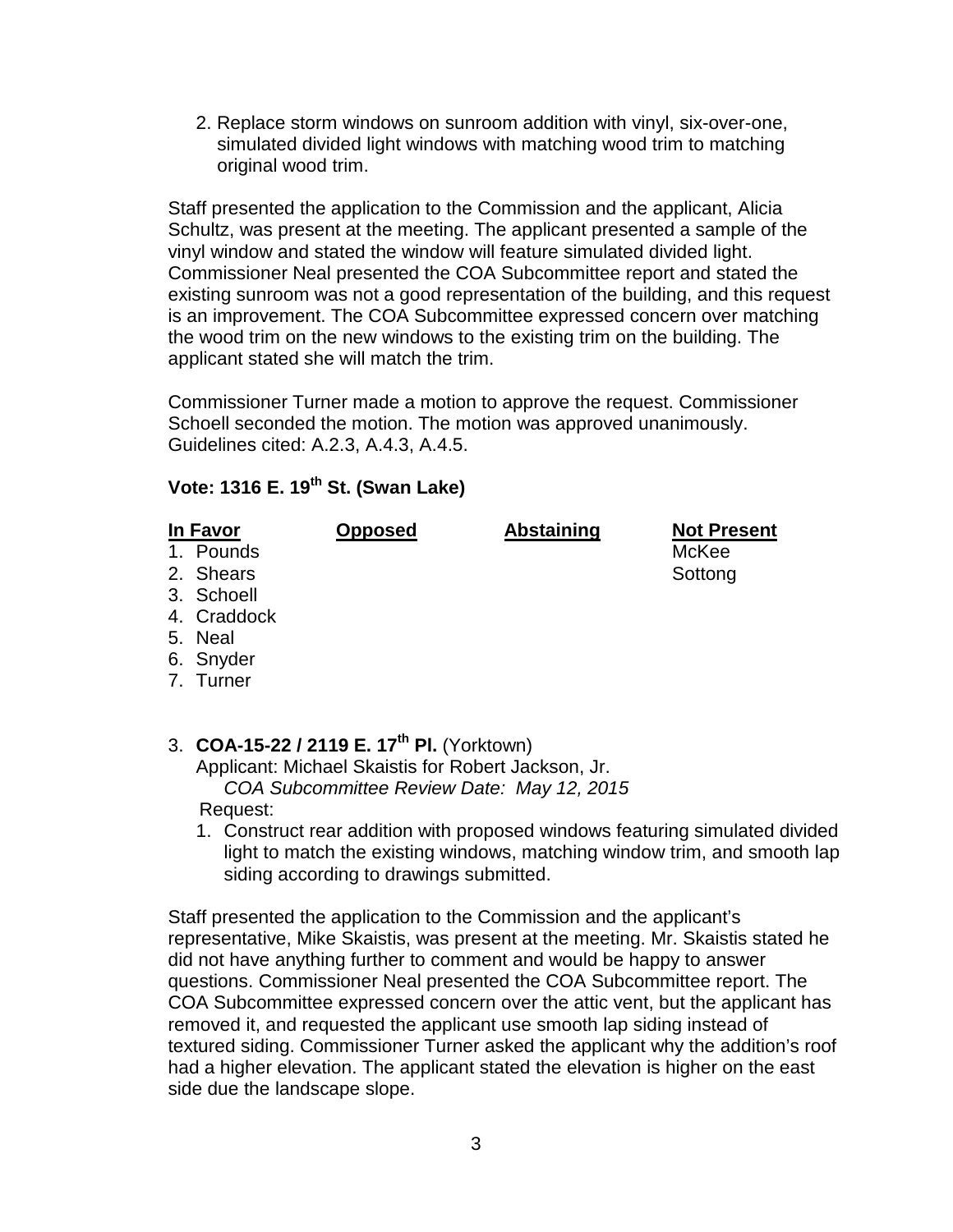Commissioner Craddock made a motion to approve the request. Commissioner Neal seconded the motion. The motion was approved unanimously. Guidelines cited: B.1.1, B.1.2, B.1.3, B.1.4, B.3.1, B.3.2, B.3.3, B.4.1, B.4.2.

# **Vote: 2119 E. 17th Pl. (Yorktown)**

| In Favor |             | <b>Opposed</b> | <b>Abstaining</b> | <b>Not Present</b> |
|----------|-------------|----------------|-------------------|--------------------|
|          | 1. Pounds   |                |                   | McKee              |
|          | 2. Shears   |                |                   | Sottong            |
|          | 3. Schoell  |                |                   |                    |
|          | 4. Craddock |                |                   |                    |
|          | 5. Neal     |                |                   |                    |
|          | 6. Snyder   |                |                   |                    |

- 7. Turner
- 4. **COA-15-23 / 1017 N. Cheyenne Ave.** (Brady Heights) Applicant: Po Yu Wang *COA Subcommittee Review Date: May 19, 2015*

Request:

1. Construct rear addition with Hardie Board smooth lap siding with 8 in. exposure and brick wainscot with rowlock brick course, water table using reclaimed brick then matching brick.

Staff presented the application to the Commission and the applicant, Po Wu Wang, was present at the meeting. The applicant stated he has worked on the house for a long time and ran into financial trouble. Commissioner Neal presented the COA Subcommittee report. The COA Subcommittee agreed with alternate siding, it would be more appropriate with the Secretary of the Interior's Standards for Rehabilitation, and one COA Subcommittee member suggested shingles. The structure's rear is finished with Hardie Board, and the COA Subcommittee preferred to match the exposure on the rear of the structure.

Commissioner Turner asked if the contractor left without completing the work. The applicant stated he did half the job then left without finishing. The Commission noted the wood would be recessed slightly. The Commission asked if the request is for an 8 in. exposure or a 7 in exposure. The applicant replied 8 in. exposure.

Commissioner Turner made a motion to approve the applicant's request. Commissioner Neal seconded the motion. The motion was approved unanimously. Guidelines cited: B.1.1, B.1.2, B.1.3, B.1.4, B.3.1, B.3.2, B.3.3.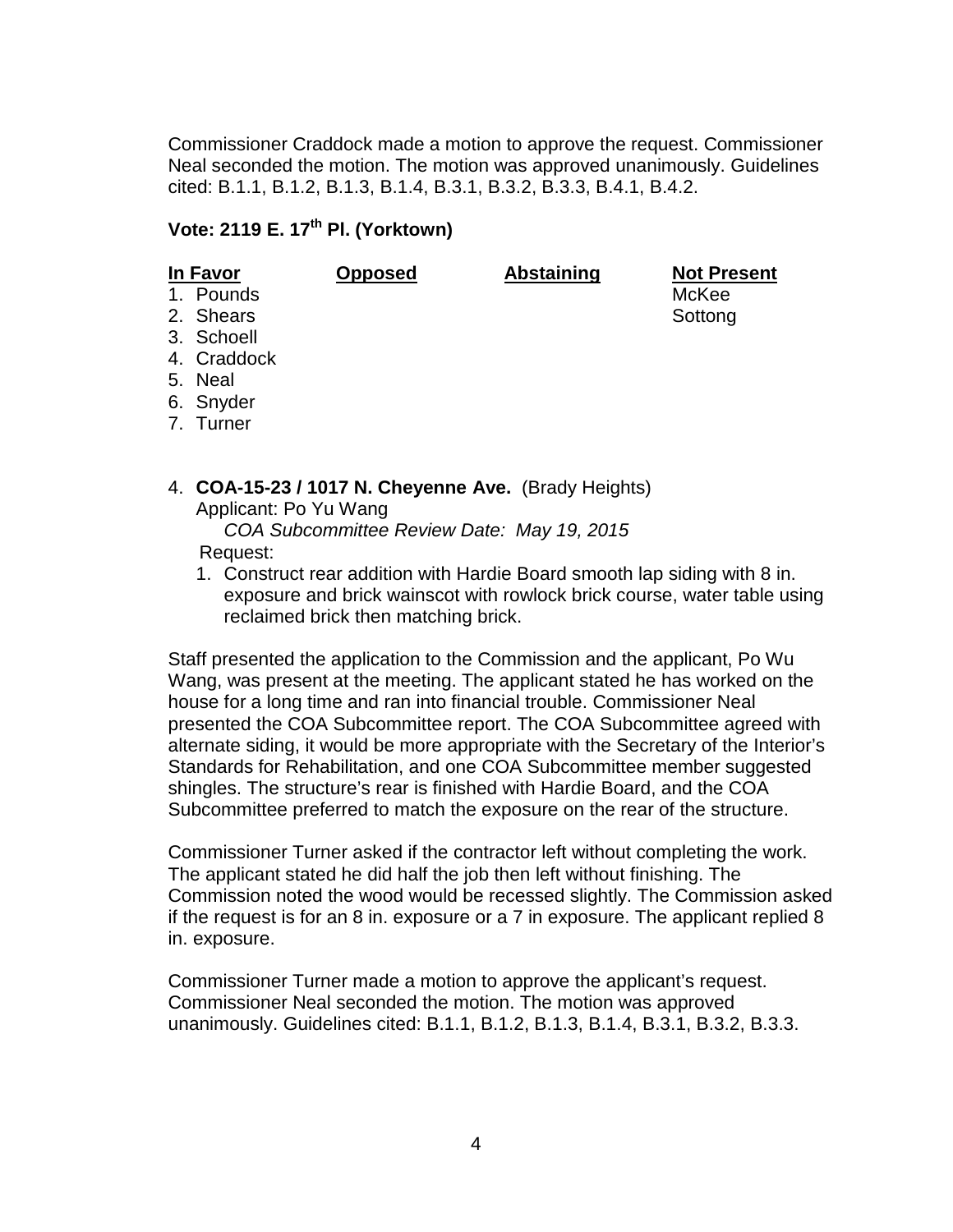### **Vote: 1017 N. Cheyenne Ave. (Brady Heights)**

**In Favor Opposed Abstaining Not Present**

- 1. Pounds and the contract of the contract of the McKee
- 2. Shears Sottong and Sottong Sottong Sottong Sottong Sottong Sottong Sottong Sottong Sottong Sottong Sottong Sottong Sottong Sottong Sottong Sottong Sottong Sottong Sottong Sottong Sottong Sottong Sottong Sottong Sottong
- 3. Schoell
- 4. Craddock
- 5. Neal
- 6. Snyder
- 7. Turner

### 5. **COA-15-19 / 2144 E. 17th St.** (Yorktown) Applicant: Lindsay Development LLC *COA Subcommittee Review Date: None*

Request:

- 1. Review status of application for demolition filed by Lindsay Development LLC with approval of the owner, and determine need to request 60 day extension of the stay period as provided in Title 42 Chapter 10A Section 1055.D.3.
- 2. Motion to Reconsider May 14, 2015 vote denying COA-15-19, Application filed by Lindsay Development LLC for demolition of 2144 East  $17<sup>th</sup>$ . The applicant has requested that he be permitted to withdraw the application rather than have the record reflect the PC's formal denial of same.

Chairman Pounds announced that the applicant for COA-15-19 contracted staff after the Preservation Commission meeting held May 14, 2015 requesting the withdrawal of his application for a demolition permit. He was advised by the staff since the Preservation Commission had formally denied the application that another vote would be required by the Preservation Commission to formally permit the withdrawal of the application. Staff read the May 15, 2015 e-mail received from the applicant in which the request to withdraw his application was submitted.

Commissioner Craddock made a motion to reconsider May 14, 2015 vote which denied the application and have the record reflect the withdrawal of the application as requested by the applicant. Commissioner Neal seconded the motion. The motion passed unanimously.

# **Vote: 2144 E. 17th St. (Yorktown)**

| In Favor |            | <b>Opposed</b> | Abstaining | <b>Not Present</b> |
|----------|------------|----------------|------------|--------------------|
|          | 1. Pounds  |                |            | McKee              |
|          | 2. Shears  |                |            | Sottong            |
|          | 3. Schoell |                |            |                    |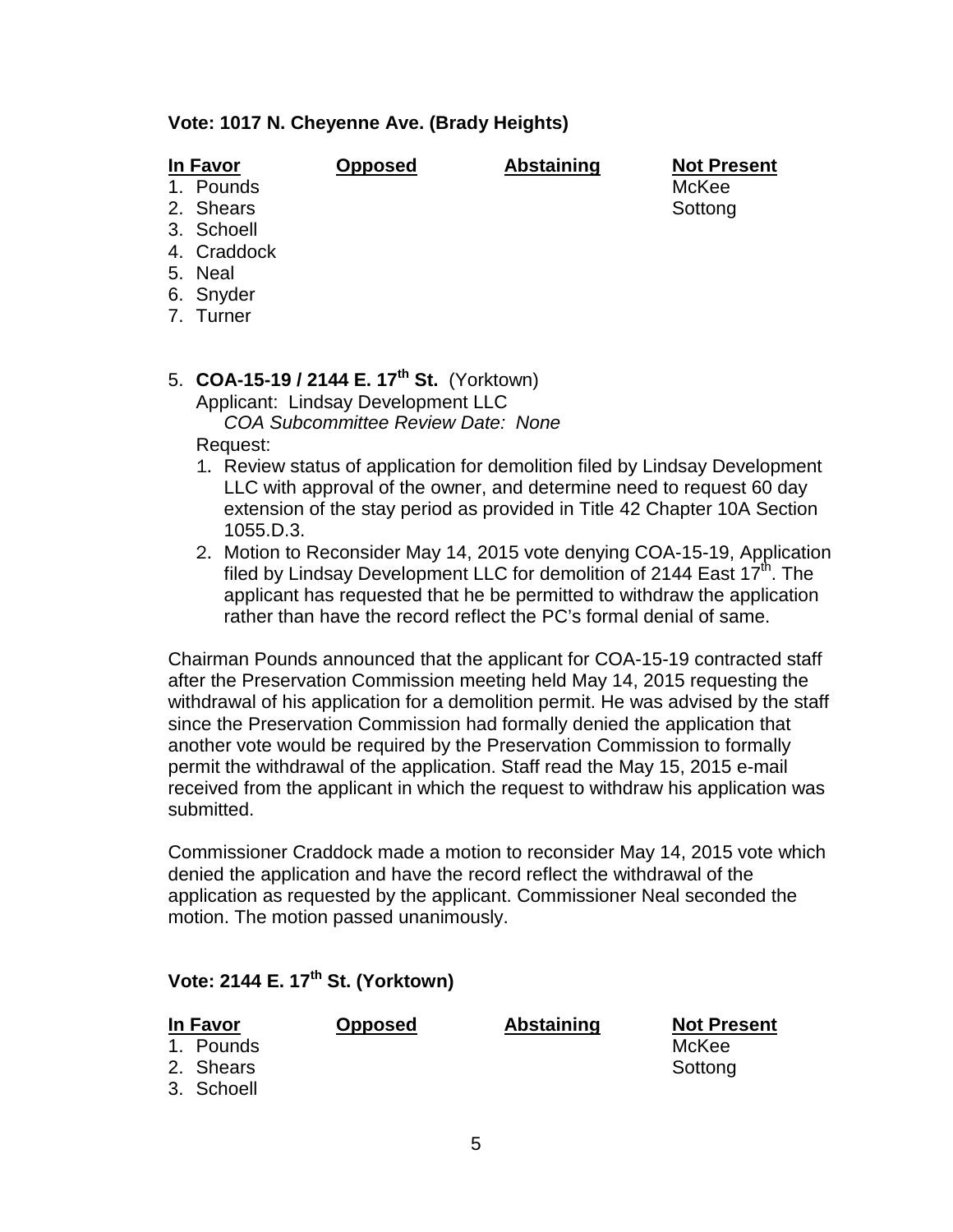- 4. Craddock
- 5. Neal
- 6. Snyder
- 7. Turner

Commissioner Neal made a motion to rescind the Commission's May 14, 2015 vote which denied COA-15-19 filed by Lindsey Development LLC and instead, have the record who the applicant's withdrawal of the application. Commissioner Craddock seconded the motion. The motion was approved unanimously.

# **Vote: 2144 E. 17th St. (Yorktown)**

**In Favor Opposed Abstaining Not Present** 1. Pounds and the contract of the contract of the McKee

- 2. Shears Sottong and Sottong Sottong Sottong Sottong Sottong Sottong Sottong Sottong Sottong Sottong Sottong Sottong Sottong Sottong Sottong Sottong Sottong Sottong Sottong Sottong Sottong Sottong Sottong Sottong Sottong
- 3. Schoell
- 4. Craddock
- 5. Neal
- 6. Snyder
- 7. Turner

### 6. **Discussion of private covenants and their relation to Historic Preservation Zoning.**

Staff reviewed with the Commission its unique role as delegated by the ordinance and reinforced by tradition and experience.

Private covenants, contracts, and agreements are important tools utilized by well-meaning property owners to bind present and future owners to use restrictions and limitations imposed on the property.

Historic Preservation [HP] Zoning is truly unique in theory and application. Although, HP Zoning is considered an "overlay" district, the qualities present and unique to the historic setting are to be preserved.

The covenants and private agreements otherwise applicable must yield to the Unified Design Guidelines adopted by the City Council to be administered in an HP District.

Applicable law provides that the Commission in its review of COA applications shall utilize the Unified Design Guidelines to measure the appropriateness or inappropriateness of the proposal and shall to the highest extent possible "strive to affect a fair balance between the purposes and intent of this chapter and the desire and need of the property owner".